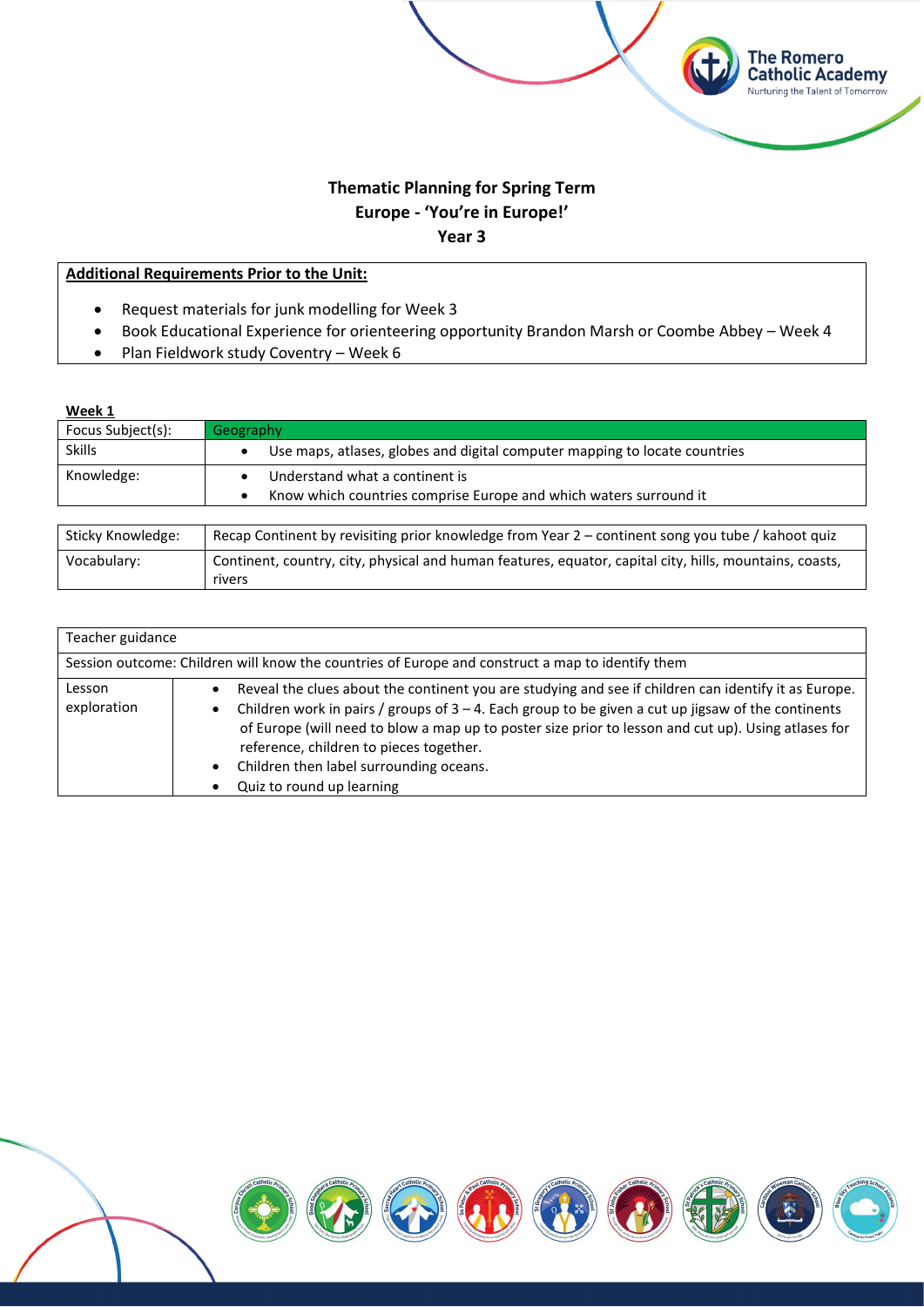| Week 2            |                                                                                                                                                                                                                                                                                |
|-------------------|--------------------------------------------------------------------------------------------------------------------------------------------------------------------------------------------------------------------------------------------------------------------------------|
| Focus Subject(s): | Geography                                                                                                                                                                                                                                                                      |
| <b>Skills</b>     | Use maps, atlases, globes and digital computer mapping to locate countries and continents<br>and describe features                                                                                                                                                             |
| Knowledge:        | Recall major physical geographical features in European countries eg. The Alps, Rivers<br>Recall major human geographical features in European eg. Leaning tower of Pisa, Eiffel<br>Tower, St Peter, Colosseum, Sagrada Familia<br>Recall some of the Captial Cities of Europe |
|                   |                                                                                                                                                                                                                                                                                |
| Sticky Knowledge: | Ouick recall quiz – can you name the countries in Europe?                                                                                                                                                                                                                      |

**The Romero<br>Catholic Academy**<br>Nurturing the Talent of Tomorrow

(f)

| Sticky Knowledge: | $\vert$ Quick recall quiz – can you name the countries in Europe? |
|-------------------|-------------------------------------------------------------------|
| Vocabulary:       | Physical and Human Features, monument, landmark                   |

| Teacher guidance      |                                                                                                                                                                                                                                                                                                                                                                                                                                                                                                                                                                                                                                                                                                                                                                                                                                                                                                                                                                                                                                                                                                                                                      |
|-----------------------|------------------------------------------------------------------------------------------------------------------------------------------------------------------------------------------------------------------------------------------------------------------------------------------------------------------------------------------------------------------------------------------------------------------------------------------------------------------------------------------------------------------------------------------------------------------------------------------------------------------------------------------------------------------------------------------------------------------------------------------------------------------------------------------------------------------------------------------------------------------------------------------------------------------------------------------------------------------------------------------------------------------------------------------------------------------------------------------------------------------------------------------------------|
|                       | Session outcome: A map which identifies major human and physical features of Europe.                                                                                                                                                                                                                                                                                                                                                                                                                                                                                                                                                                                                                                                                                                                                                                                                                                                                                                                                                                                                                                                                 |
| Lesson<br>exploration | Big Question: Where can significant features be found in Europe and what are they?<br>Discuss what we mean by 'the characteristics of a country' - knowledge harvest - What are the<br>$\bullet$<br>characteristics of Egypt? (prior knowledge – dry, hot, desert land, river Nile etc) of England?<br>(temperate, seasonal, woodlands, deciduous trees etc). The arctic?<br>Children to work in pairs, each need a pack of photocards: Leaning tower of Pisa, Eiffel Tower, St<br>$\bullet$<br>Peter's Basilica, Colosseum, Houses of Parliament, Sagrada Familia, The Alps, Snowdon, Mount<br>Vesuvius, Oludeniz Lagoon, The Rhine. Children to sort the cards into human and physical.<br>Children to use I pads (google earth) and atlases to locate where in Europe the human and<br>$\bullet$<br>physical features are found and then locate them on a map.<br>Children to annotate the map with the human and physical features and create a Key.<br>$\bullet$<br>Challenge - can you find the capital cities of Europe? Is there any link between where features are<br>$\bullet$<br>found and the capital city location? Why might this be? |

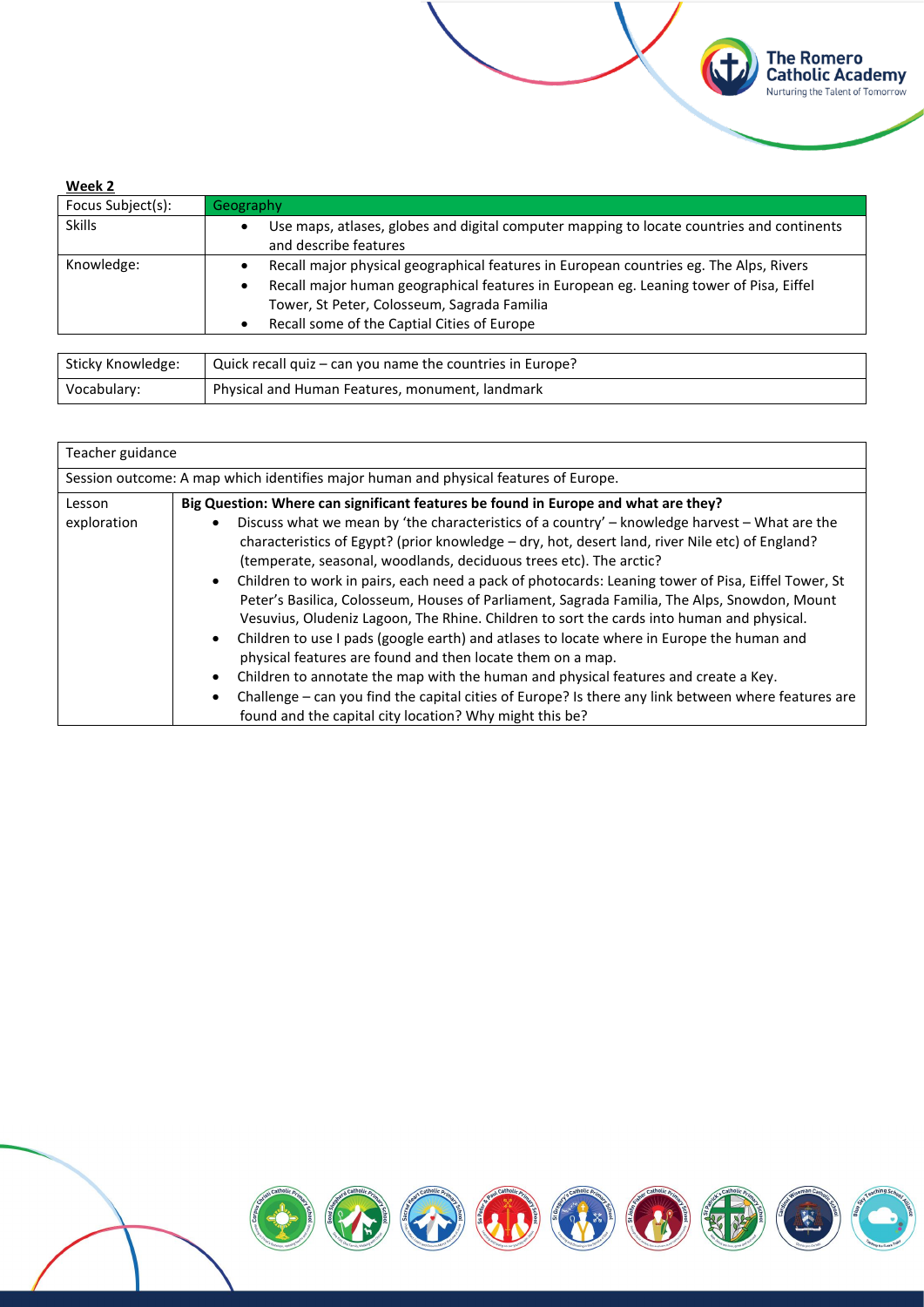| Week 3            |                                                                                         |
|-------------------|-----------------------------------------------------------------------------------------|
| Focus Subject(s): | Geography                                                                               |
| <b>Skills</b>     | Ask and answer geographical questions about physical and human features                 |
|                   | Use maps, atlases, globes and digital computer mapping to locate countries and describe |
|                   | features                                                                                |
| Knowledge:        | Recall major physical geographical features in European countries eg. The Alps, Rivers, |
|                   | Recall major human geographical features in European eg. Leaning tower of Pisa, Eiffel  |
|                   | Tower, St Peter, Colosseum, Sagrada Familia                                             |
|                   | Recall some of the Captial Cities of Europe                                             |
|                   |                                                                                         |

**The Romero<br>Catholic Academy**<br>Nurturing the Talent of Tomorrow

| Sticky Knowledge: | Capital City Snap – cards to match capital city to its country |
|-------------------|----------------------------------------------------------------|
| Vocabulary:       | Tourist hot spot                                               |

| Teacher guidance                 |                                                                                                                                                                                                                                                                                                                                                                                                                                                                                                                                                                                                                                                                 |
|----------------------------------|-----------------------------------------------------------------------------------------------------------------------------------------------------------------------------------------------------------------------------------------------------------------------------------------------------------------------------------------------------------------------------------------------------------------------------------------------------------------------------------------------------------------------------------------------------------------------------------------------------------------------------------------------------------------|
| Session outcome: 3D Encyclopedia |                                                                                                                                                                                                                                                                                                                                                                                                                                                                                                                                                                                                                                                                 |
| Lesson exploration               | Split the children in groups, giving them a focus feature of a European Country (can be<br>human or physical)<br>Children are to research their given feature and use this information to create a 3D<br>$\bullet$<br>encyclopedia page about their given feature.<br>Page to include: 'Junk Model' of their feature with annotations of its key facts, location,<br>dates of importance, use<br>Children can complete junk model and stick in the centre of a large flip chart piece of paper,<br>$\bullet$<br>and then design/arrange their factual information around this accordingly.<br>Once finished, present to rest of class and display.<br>$\bullet$ |

### Week 4 - Map Reading link to Look at how tourists may use maps to help them navigate European Countries

| Focus Subject(s): | Geography                                                                                                                                                                                                                                                                                |
|-------------------|------------------------------------------------------------------------------------------------------------------------------------------------------------------------------------------------------------------------------------------------------------------------------------------|
| <b>Skills</b>     | Use fieldwork to observe and record the human and physical features of local area using a<br>range of methods including maps and plans. (orienteering / Coventry)<br>Devise a simple map and use and construct basic symbols in a key including the eight<br>$\bullet$<br>compass points |
|                   | Use simple grid references.                                                                                                                                                                                                                                                              |
| Knowledge:        | Know the eight points of a compass                                                                                                                                                                                                                                                       |
|                   | Know how to navigate using simple symbols and grid references                                                                                                                                                                                                                            |

| Teacher guidance   |                                                                                                                                                                                                                                                                                                                                                                                                                                              |
|--------------------|----------------------------------------------------------------------------------------------------------------------------------------------------------------------------------------------------------------------------------------------------------------------------------------------------------------------------------------------------------------------------------------------------------------------------------------------|
|                    | Session outcome: Orienteering trip to Coombe Abbey                                                                                                                                                                                                                                                                                                                                                                                           |
| Lesson exploration | Children to complete fieldwork and orienteering study at Coombe Abbey / Brandon Marsh<br>٠<br>Links to how maps assist tourists in navigating unknown places<br>$\bullet$<br>If possible, link orienteering to capital cities in and around Europe. Each station contains a<br>$\bullet$<br>the name/clue to a capital city. Once children have found that station, they highlight the<br>capital city on a map of Europe (sticky knowledge) |

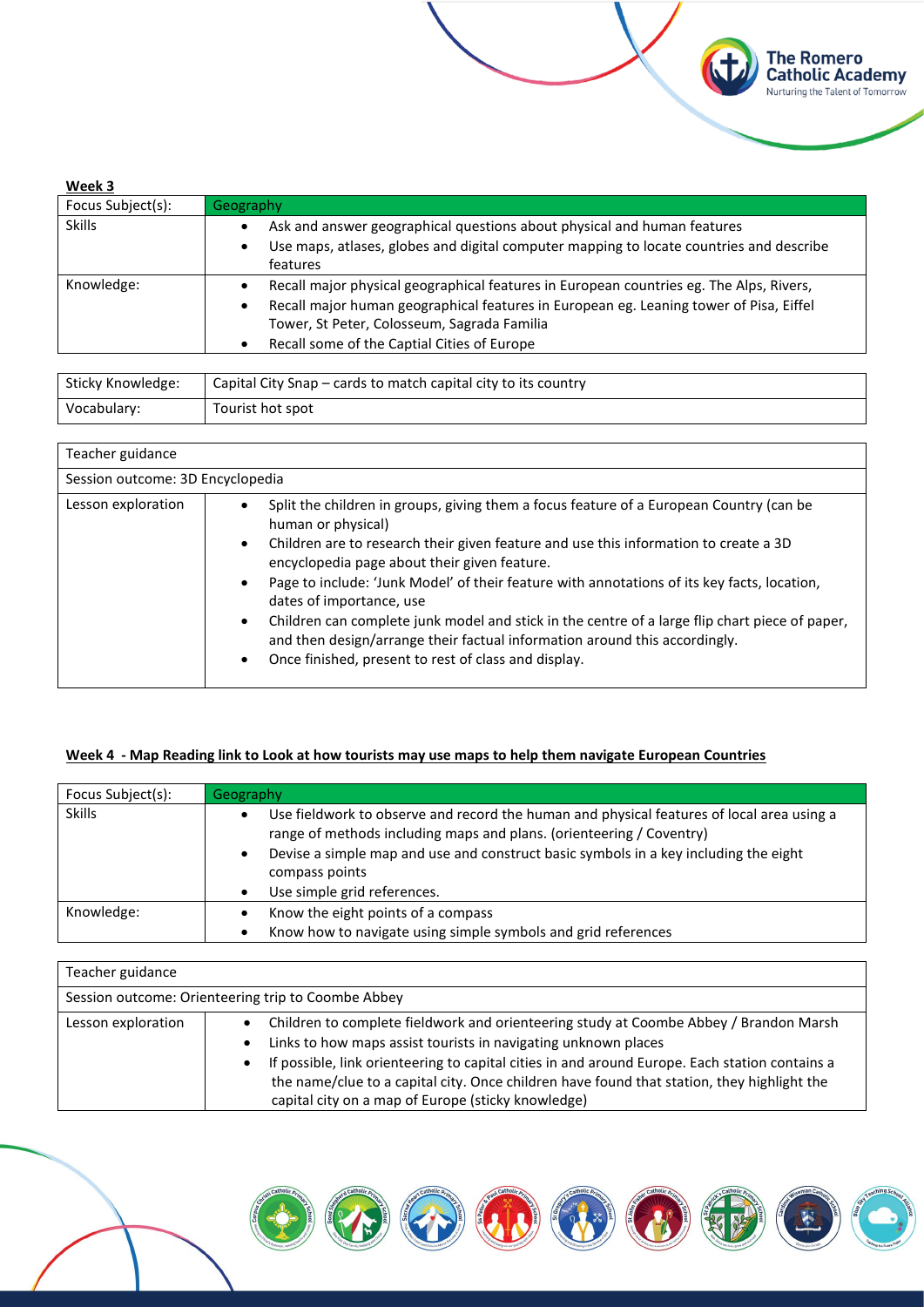#### **Week 5**

| Focus Subject(s): | Geography                                                                                                                                      |
|-------------------|------------------------------------------------------------------------------------------------------------------------------------------------|
| <b>Skills</b>     | Name and locate the equator<br>Describe some of the simple characteristics (weather) of European countries in relation to<br>٠<br>the equator. |
| Knowledge:        | Understand that European countries have different climates depending on their location<br>Know that Europe is in the Northern Hemisphere       |

**The Romero<br>Catholic Academy**<br>Nurturing the Talent of Tomorrow

| Sticky Knowledge: | Landmark reveal game – pose questions to children and with each correct answer it reveals a part of a<br>picture of a famous European tourist hotspot – can children identify what and where? |
|-------------------|-----------------------------------------------------------------------------------------------------------------------------------------------------------------------------------------------|
| Vocabulary:       | Equator, northern and southern hemisphere                                                                                                                                                     |

| Teacher guidance                     |                                                                                                                                                                                                                                                                                                                                                                                                                                                                                                                                                                                                                                                                                                                                                                                                                                                                                                                                                                                                                                                                                                                                                                                                                          |
|--------------------------------------|--------------------------------------------------------------------------------------------------------------------------------------------------------------------------------------------------------------------------------------------------------------------------------------------------------------------------------------------------------------------------------------------------------------------------------------------------------------------------------------------------------------------------------------------------------------------------------------------------------------------------------------------------------------------------------------------------------------------------------------------------------------------------------------------------------------------------------------------------------------------------------------------------------------------------------------------------------------------------------------------------------------------------------------------------------------------------------------------------------------------------------------------------------------------------------------------------------------------------|
| Session outcome: Summary of findings |                                                                                                                                                                                                                                                                                                                                                                                                                                                                                                                                                                                                                                                                                                                                                                                                                                                                                                                                                                                                                                                                                                                                                                                                                          |
| Lesson exploration                   | Big Question lesson - Is the weather in a European country affected by its location?<br>Pose the question and launch and geographical enquiry into the above.<br>Revisit equator, related vocabulary and locate on a map / globe. Explain northern and<br>$\bullet$<br>Southern Hemisphere. Where is Europe?<br>Children could make predictions on post it notes (make reference to their maps from prior<br>$\bullet$<br>lessons).<br>Organise children into four groups and assign each with a month (January, April, July,<br>$\bullet$<br>October) which they will research the climate in the following countries: Turkey, Iceland,<br>England, Romania. Each group to be provided with a pack with graphs (maximum<br>temperature) and information sheets to support their research.<br>Provide a scaffold for children to record their findings (for every country: maximum temp in<br>$\bullet$<br>each month, average rainfall in each month, distance from the equator).<br>Present findings to the class and collate data on whole class record with each month and<br>$\bullet$<br>each country's data recorded.<br>Group discussion and write a summary of their findings in relation to the big questions. |

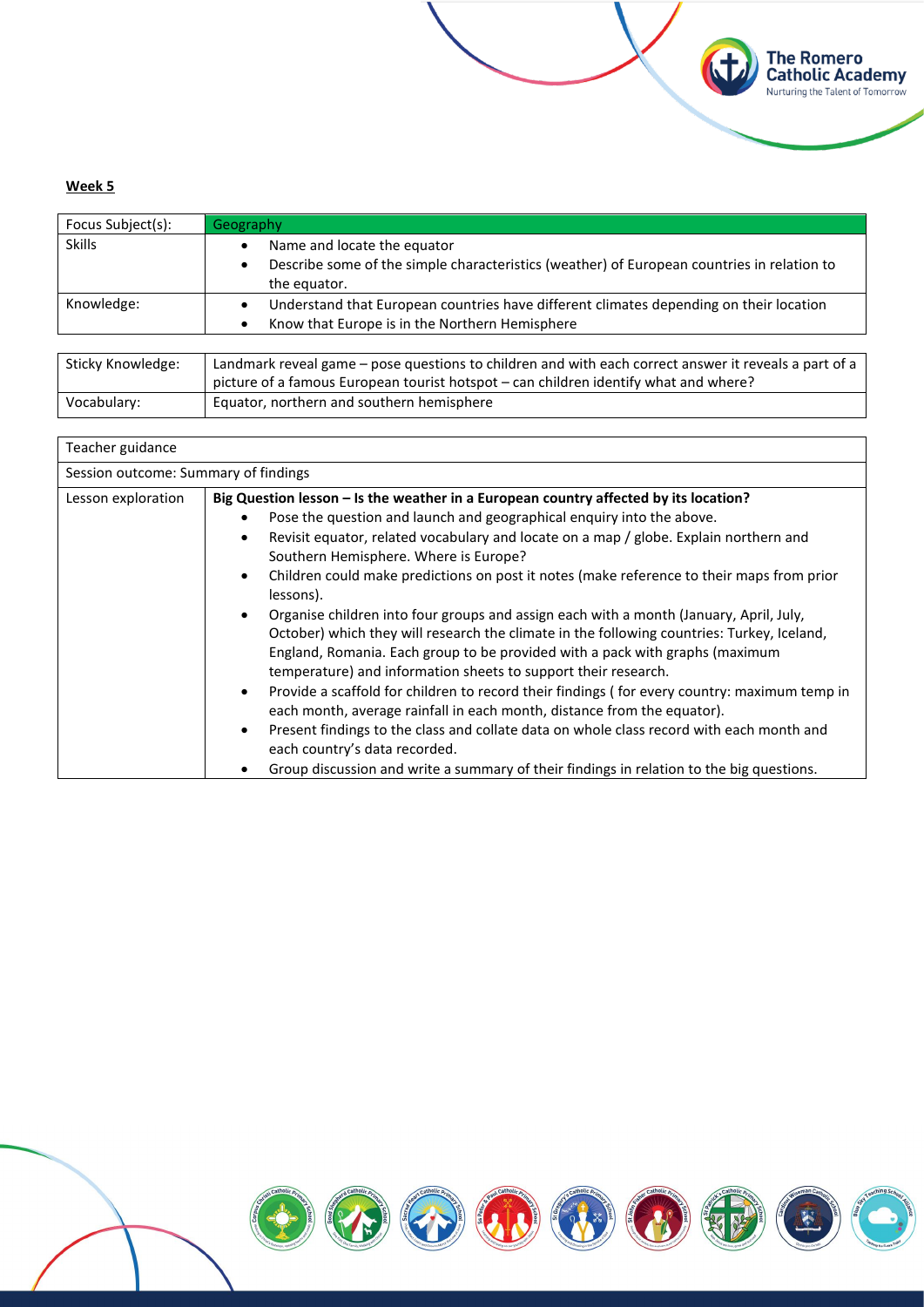## **Week 6 – Mini project / ongoing fieldwork study – \*Visit Coventry!\* Coventry Enquiry: Why do Tourists want to visit Coventry?**

| Focus Subject(s): | Geography                                                                                                                                                                                                                                                                                                                                                                                                          |
|-------------------|--------------------------------------------------------------------------------------------------------------------------------------------------------------------------------------------------------------------------------------------------------------------------------------------------------------------------------------------------------------------------------------------------------------------|
| <b>Skills</b>     | Use fieldwork to observe and record the human and physical features of local area using a<br>range of methods including maps and plans<br>Use literacy skills to communicate geographical understanding.<br>$\bullet$<br>Explain own views about locations giving reasons.<br>Devise a simple map and use and construct basic symbols in a key including the eight<br>compass points<br>Use simple grid references |
| Knowledge:        | Know how a given location appeals to tourists<br>Know the eight points of a compass<br>Know how to navigate using symbols and simple grid references                                                                                                                                                                                                                                                               |

**The Romero<br>Catholic Academy**<br>Nurturing the Talent of Tomorrow

| Sticky Knowledge: | From prior learning can they rank countries as to where they would like to visit and why? |
|-------------------|-------------------------------------------------------------------------------------------|
| Vocabulary:       | Tourism, sightseeing, locality, navigation                                                |

| Teacher guidance |                                                                                                                                                                                                                                                                                                                                                                                                                                                                                                                                                                                                                                                                                                                                                                                                                                                                                                                                                                                                                                                                                          |
|------------------|------------------------------------------------------------------------------------------------------------------------------------------------------------------------------------------------------------------------------------------------------------------------------------------------------------------------------------------------------------------------------------------------------------------------------------------------------------------------------------------------------------------------------------------------------------------------------------------------------------------------------------------------------------------------------------------------------------------------------------------------------------------------------------------------------------------------------------------------------------------------------------------------------------------------------------------------------------------------------------------------------------------------------------------------------------------------------------------|
|                  | Outcome: Children will use maps to explore and navigate Coventry.<br>Children will create maps of Coventry and its human and physical features.                                                                                                                                                                                                                                                                                                                                                                                                                                                                                                                                                                                                                                                                                                                                                                                                                                                                                                                                          |
|                  | Exploring and learning about ordnance survey maps, grid references, map symbols -<br>https://osmaps.ordnancesurvey.co.uk/52.40769958,-1.50687055,15<br>Planning route to Coventry city centre and some major attractions: The Wave / Cathedral /<br>Memorial Park/ Shopping Centre / Transport museum? Finding out information and<br>gathering facts about these places. (Possible writing opportunity - could children write to the<br>wave and ask if they could visit it and put a review on twitter / the school website? Then plan<br>their route and locate it on a map as part of their geography skills?)<br>https://www.visitcoventry.co.uk/downloads/file/12/city centre and attractions map<br>Visiting parts of Coventry for field work study - navigating using maps, taking photos,<br>locating human and physical features. Speak to the public about their view on Coventry and<br>their favourite things to do and see?<br>Children create maps of places they have visited including compass points, grid references<br>etc.<br>*Consider links with city of culture* |

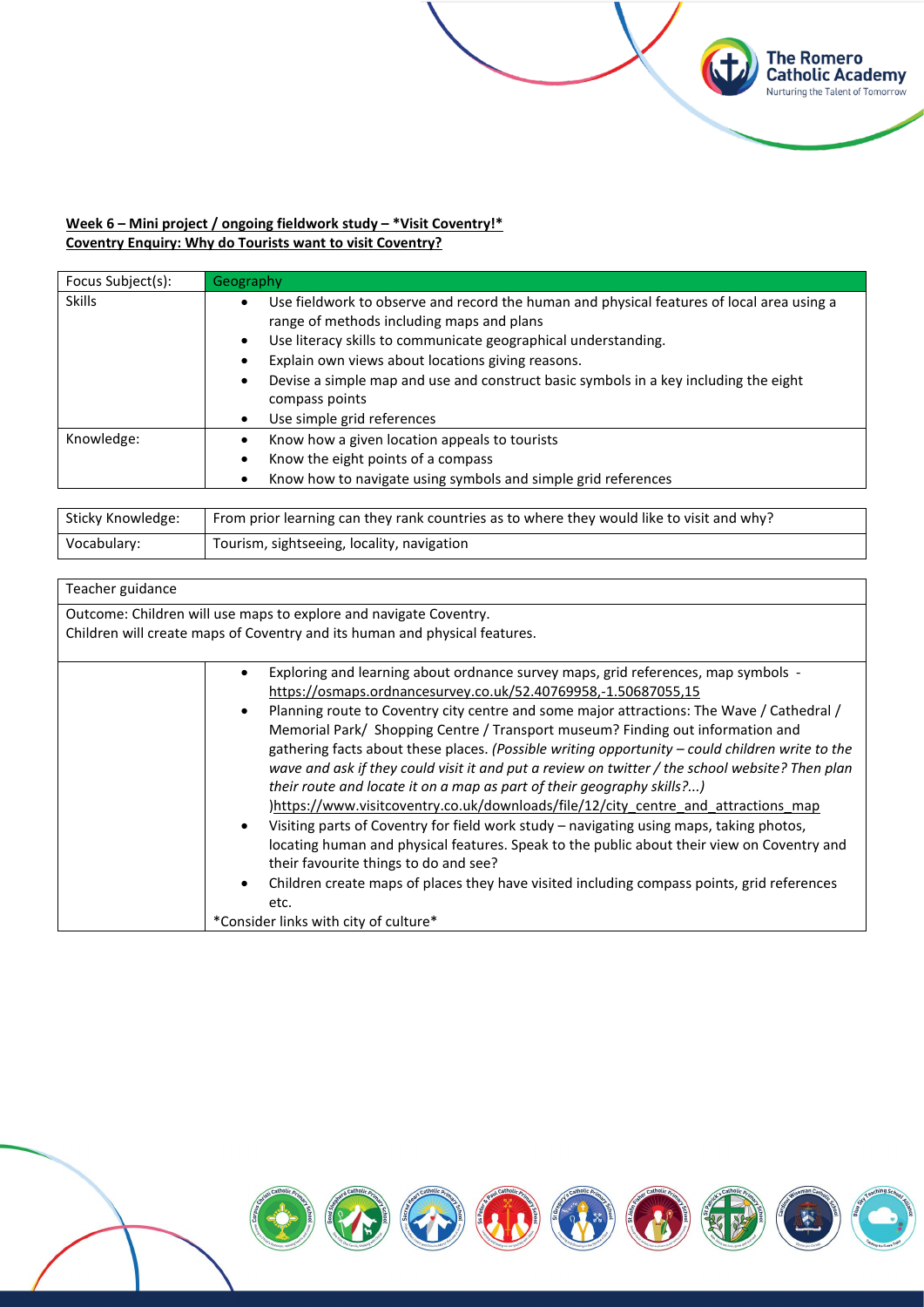| <u>Week 7</u>     |                                                                                                                                         |
|-------------------|-----------------------------------------------------------------------------------------------------------------------------------------|
| Focus Subject(s): | Geography                                                                                                                               |
| <b>Skills</b>     | Describe geographical similarities and differences between locations within countries studied<br>(Gdansk, Poland and Coventry, England) |
| Knowledge:        | Recall the geographical similarities and differences between Gdansk and Coventry                                                        |
|                   |                                                                                                                                         |

**The Romero<br>Catholic Academy**<br>Nurturing the Talent of Tomorrow

| Sticky Knowledge: | Why might tourists want to visit Coventry?   |
|-------------------|----------------------------------------------|
| Vocabulary:       | Population, landscape, coastal, rural, urban |

| Teacher guidance   |                                                                                                                                                                                                                                                                                                                                                                                                                                                                                                                                                                                                                                                                                                                                                                                                                                                                                                                                                                                                                                                                                                                                                                |
|--------------------|----------------------------------------------------------------------------------------------------------------------------------------------------------------------------------------------------------------------------------------------------------------------------------------------------------------------------------------------------------------------------------------------------------------------------------------------------------------------------------------------------------------------------------------------------------------------------------------------------------------------------------------------------------------------------------------------------------------------------------------------------------------------------------------------------------------------------------------------------------------------------------------------------------------------------------------------------------------------------------------------------------------------------------------------------------------------------------------------------------------------------------------------------------------|
|                    | Session outcome: A table in books comparing Gdansk and Coventry and short summary.                                                                                                                                                                                                                                                                                                                                                                                                                                                                                                                                                                                                                                                                                                                                                                                                                                                                                                                                                                                                                                                                             |
| Lesson exploration | Big Question: How is Poland similar or different to the UK?<br>Locate Gdansk on a map<br>Make connections (if any) between our study of Poland and the children's heritage (a lot of<br>children will have relatives originating from Poland – can they use this knowledge to assist<br>the rest of the class with some facts?)<br>Give children a collection of images; some depicting the different areas of Coventry and<br>$\bullet$<br>some areas located in Gdansk (include beach). Children to discuss and record differences and<br>similarities.<br>Shared discussion of findings.<br>$\bullet$<br>Children to be provided with scaffold with headings: Coventry, Gdansk, and subheadings:<br>$\bullet$<br>Population, Cathedral, Landmarks, landscape (eg, Nice coastal and Coventry Urban),<br>weather, transport, language.<br>Children to be provided with statements that describe the above features of each city.<br>$\bullet$<br>Children to sort them into their correct city.<br>Shared discussion around the similarities and differences. Children write a short summary<br>$\bullet$<br>(teacher model) on differences and similarities. |

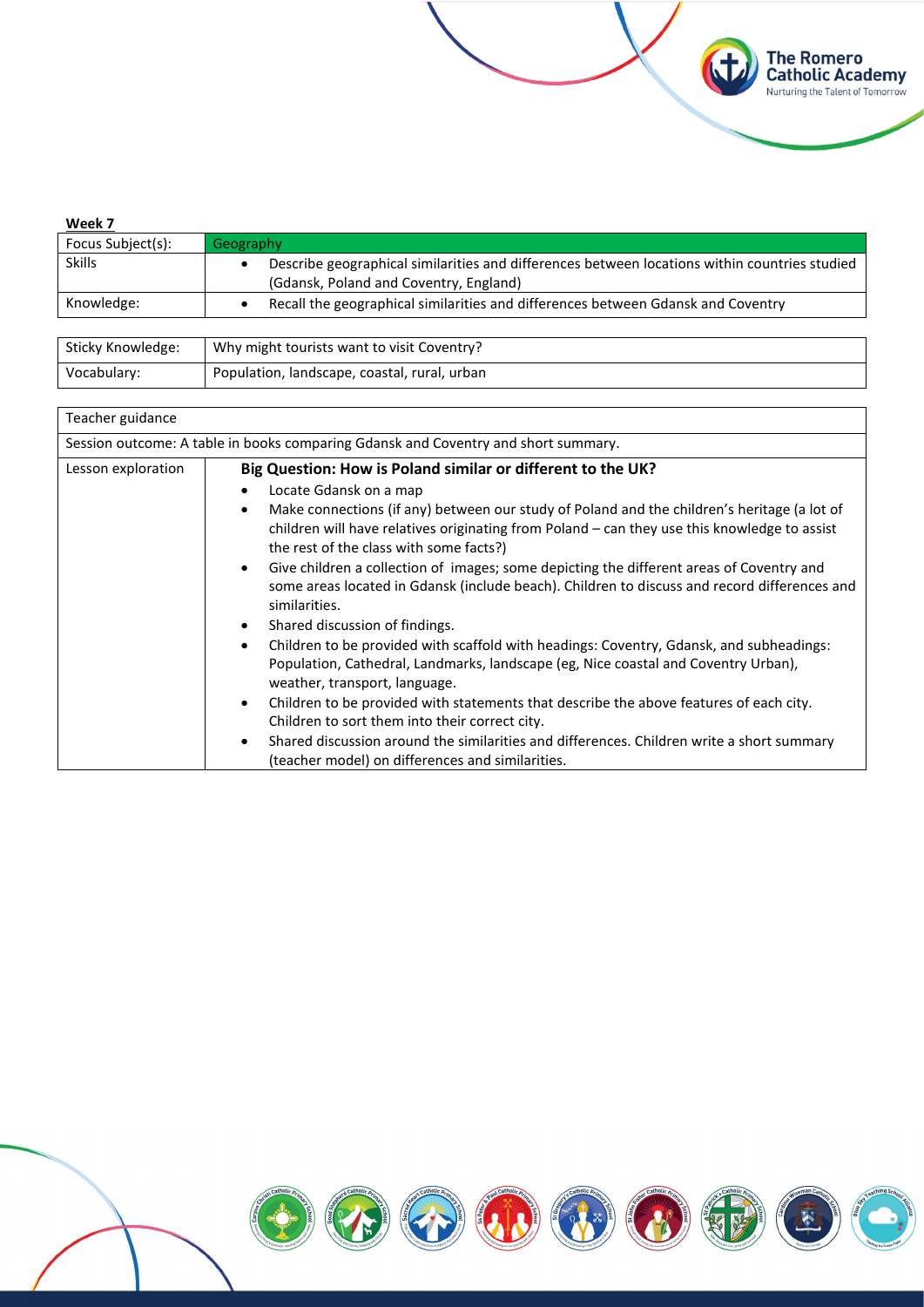### **Week 8: Guided Enquiry**

| Focus Subject(s): | Geography                                               |
|-------------------|---------------------------------------------------------|
| <b>Skills</b>     | Explain own views about locations giving reasons.       |
| Knowledge:        | To know how a given location appeals to tourists.       |
|                   |                                                         |
| Sticky Knowledge: | Bingo – features/locations found in Coventry and Gdansk |
| Vocabulary:       |                                                         |

**The Romero<br>Catholic Academy**<br>Nurturing the Talent of Tomorrow

| Teacher guidance   |                                                                                                                                                                                                                                                                                                                                                                                                                                                                                                                                                                                                                                                                                                                                                                                                                                                                                                                                                                                                                                                                                                                                                                                                                                          |
|--------------------|------------------------------------------------------------------------------------------------------------------------------------------------------------------------------------------------------------------------------------------------------------------------------------------------------------------------------------------------------------------------------------------------------------------------------------------------------------------------------------------------------------------------------------------------------------------------------------------------------------------------------------------------------------------------------------------------------------------------------------------------------------------------------------------------------------------------------------------------------------------------------------------------------------------------------------------------------------------------------------------------------------------------------------------------------------------------------------------------------------------------------------------------------------------------------------------------------------------------------------------|
|                    | Session outcome: Would you like to visit Gdansk? (A short summary expressing opinions about Gdansk).                                                                                                                                                                                                                                                                                                                                                                                                                                                                                                                                                                                                                                                                                                                                                                                                                                                                                                                                                                                                                                                                                                                                     |
| Lesson exploration | Guided Enguiry: Teacher to model how to use sources to gather facts and information about<br>$\bullet$<br>place of study<br>Provide children with a range of information about the City of Gdansk: travel brochures,<br>$\bullet$<br>leaflets, tourism information, travel articles, trip advisor reviews.<br>Model explore what Gdansk has to offer from a tourism point of view.<br>$\bullet$<br>Spend the lesson investigating the following things in relation to Gdansk:<br>-Travel arrangements and flight time/Distance from UK - Show on map<br>-Clothes to pack – Independent enquiry using skills from previous lesson<br>-What to do - Knowledge of human/physical features (e.g. visit beach, famous landmarks<br>etc.)<br>-What to eat?  Research Traditional Dishes<br>Challenge: compare differences in outcomes for winter/summer<br>At the end of the session, children to write a short summary answering the question: 'Would<br>$\bullet$<br>you like to visit Gdansk?' and give reasons to justify their opinion. Provide children with word<br>banks with the geographical vocabulary and specific vocab related to the human and physical<br>features of Gdansk which children need to refer to in their writing. |

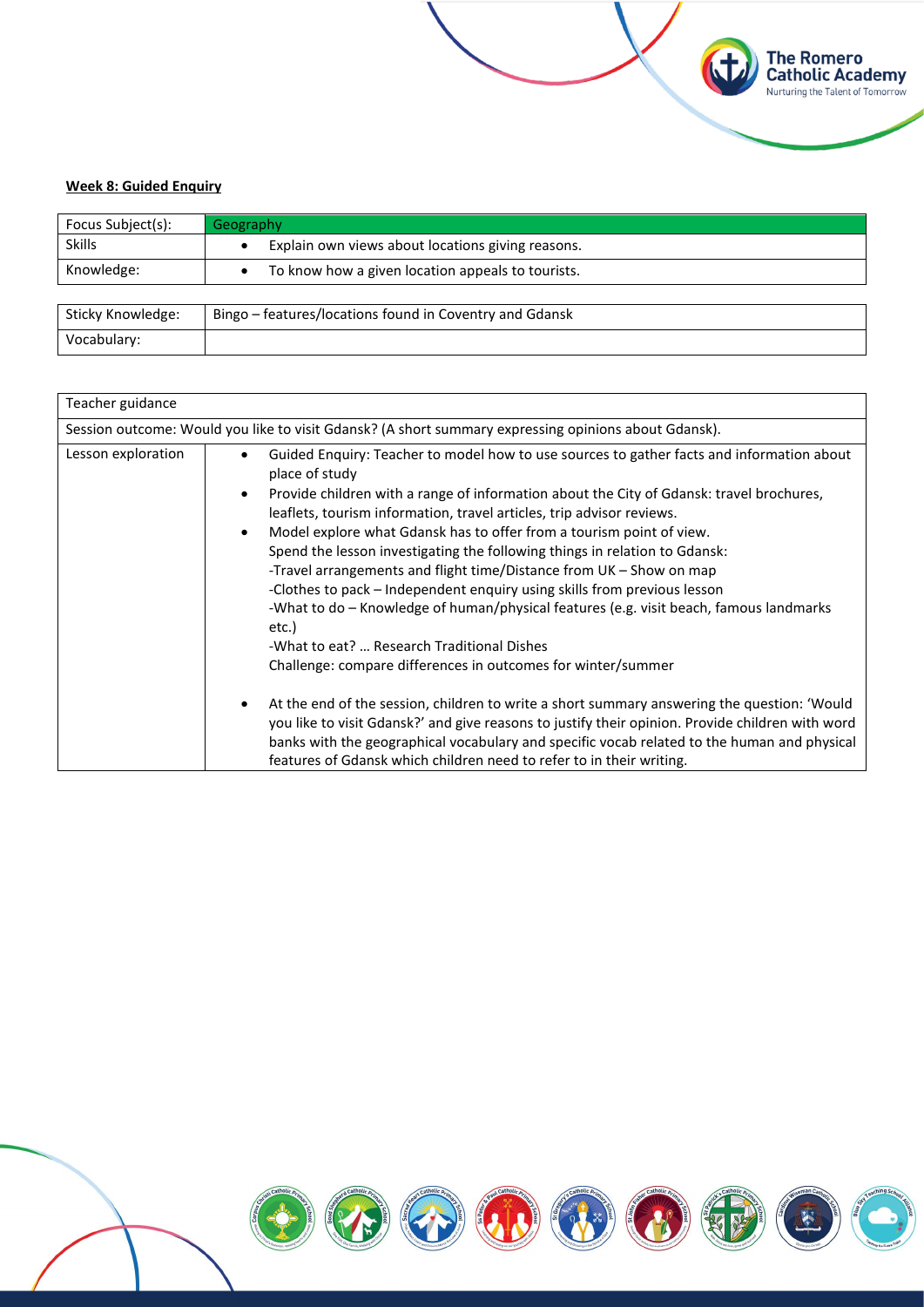### **Week 9 – Independent Enquiry**

| Focus Subject(s): | Geography                                                                                                                                                          |
|-------------------|--------------------------------------------------------------------------------------------------------------------------------------------------------------------|
| <b>Skills</b>     | Explain own views about locations giving reasons.                                                                                                                  |
| Knowledge:        | To know how a given location appeals to tourists.                                                                                                                  |
|                   |                                                                                                                                                                    |
| Sticky Knowledge: | Europe Mind map - children to plot out everything they have learned about Europe so far (They could<br>also include questions of what they still want to discover) |
| Vocabulary:       |                                                                                                                                                                    |

**The Romero<br>Catholic Academy**<br>Nurturing the Talent of Tomorrow

**Kt** 

| Teacher guidance                     |                                                                                                                                                                                                                                                                                                                                                                                                                                                                                                                                                                                                                                                                     |
|--------------------------------------|---------------------------------------------------------------------------------------------------------------------------------------------------------------------------------------------------------------------------------------------------------------------------------------------------------------------------------------------------------------------------------------------------------------------------------------------------------------------------------------------------------------------------------------------------------------------------------------------------------------------------------------------------------------------|
| Session outcome: Letter to Principal |                                                                                                                                                                                                                                                                                                                                                                                                                                                                                                                                                                                                                                                                     |
| Lesson exploration                   | Letter from Principal asking them to suggest a City Break to a European country<br>Children then to use the skills learned from previous lesson to conduct their own<br>$\bullet$<br>independent enquiry into a location in Europe<br>Research the following:<br>Travel arrangements and flight time/Distance from UK – Show on map<br>Clothes to pack - Independent enquiry using skills from previous lesson<br>What to do - Knowledge of human/physical features (e.g. visit beach, famous landmarks etc.)<br>What to eat?  Research Traditional Dishes<br>Children use info from presentations to write letter to Principal with their suggestions<br>$\bullet$ |

### **Week 10/11/12**

| Focus Subject(s): | Art                                                                                                                            |
|-------------------|--------------------------------------------------------------------------------------------------------------------------------|
| <b>Skills</b>     | Develop ideas from starting points throughout the curriculum.<br>٠                                                             |
|                   | Collect information, sketches and resources.<br>$\bullet$                                                                      |
|                   | Adapt and refine ideas as they progress.<br>$\bullet$                                                                          |
|                   | Explore ideas in a variety of ways.                                                                                            |
|                   | Comment on artworks using visual language<br>$\bullet$                                                                         |
|                   | Use shading to show light and shadow.<br>$\bullet$                                                                             |
|                   | Use hatching and cross hatching to show tone and texture.                                                                      |
|                   | Use a number of brush techniques using thick and thin brushes to produce shapes, textures,<br>$\bullet$<br>patterns and lines. |
|                   | Mix colours effectively.<br>$\bullet$                                                                                          |
|                   | Use watercolour paint to produce washes for backgrounds then add detail.                                                       |
|                   | Experiment with creating mood with colour.                                                                                     |
|                   | Replicate some of the techniques used by notable artists, artisans and designers.                                              |
|                   | Create original pieces that are influenced by studies of others.                                                               |
| Knowledge:        |                                                                                                                                |

| Teacher guidance   |                                 |  |
|--------------------|---------------------------------|--|
| Session outcome:   |                                 |  |
| Lesson exploration | See Lesley Whelan Art Resources |  |